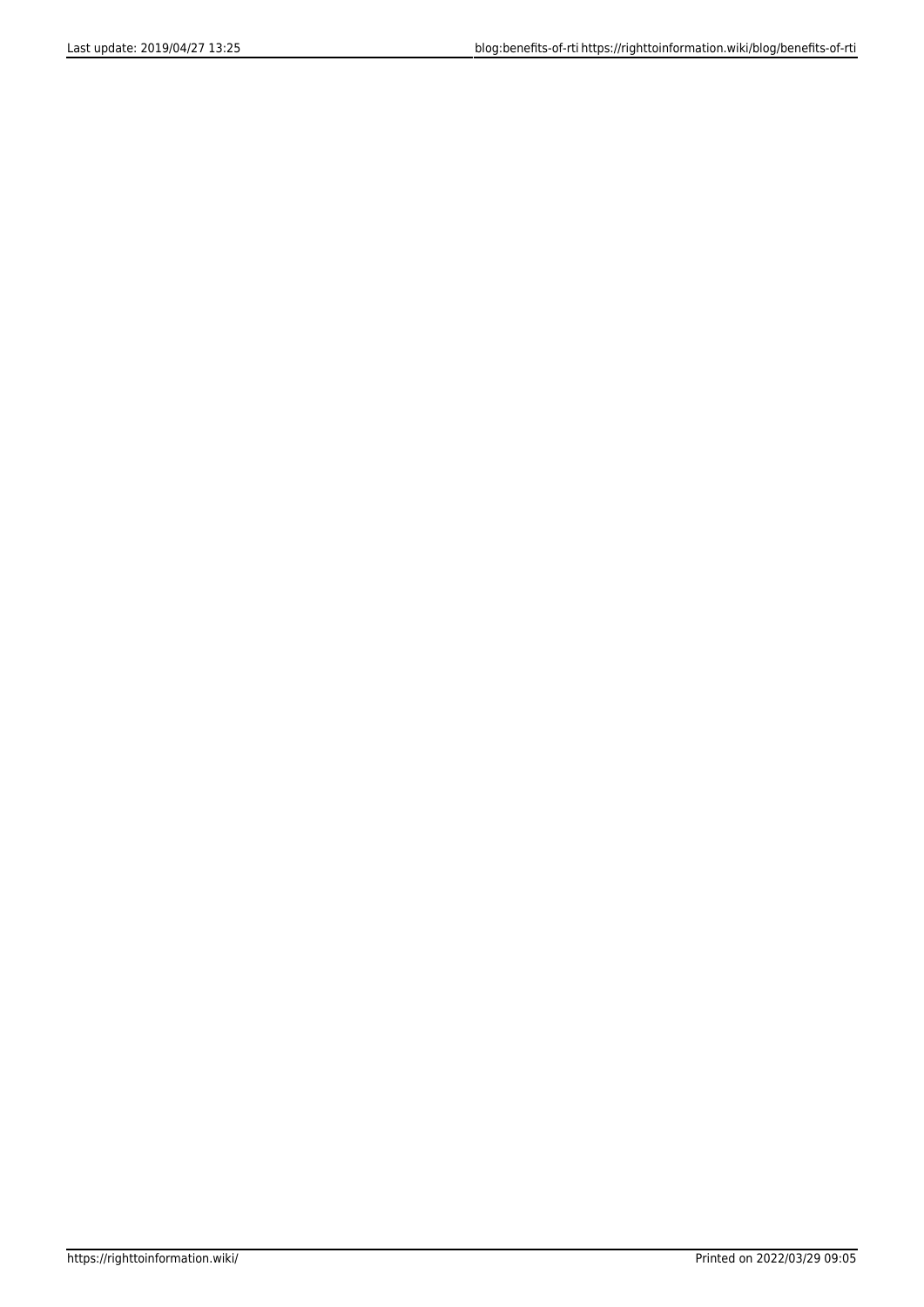<span id="page-2-0"></span>**Benefits of RTI**

What are the real benefits of Right to Information for a common man

- 1. Get to know your personal grievances
- 2. Improve the situation around yourself
- 3. Solve long pending issues of the society
- 4. Make your elected representative accountable
- 5. Make your Online social presence relevant and helpful
- 6. Make connections with Government Officers
- 7. Become the News Reporter

# <span id="page-2-1"></span>**Get to know your personal grievances**

Right to Information is a revolution. It makes the Government Offices reply to your questions. File an RTI asking for information about your pending cases like Passport delay or Pension delay and immediately the Government Office comes into play.

### <span id="page-2-2"></span>**How it happens**

Once you file an RTI, the Public Information officer creates a file of your RTI and send it to relevant babu for comments. In most of the times your case if one amongst many and is not heard out of the turn. **But when you file an RTI, your case props up in front of the concerned babu.**

He needs to bring out the file of yours to make a reply to RTI. He cannot shelve your file thereafter without a strong reason. Can he write that it is pending at his desk or section?  $\Omega$ 

Therefore, in the majority of cases, he not only replies to RTI but also solves the case.

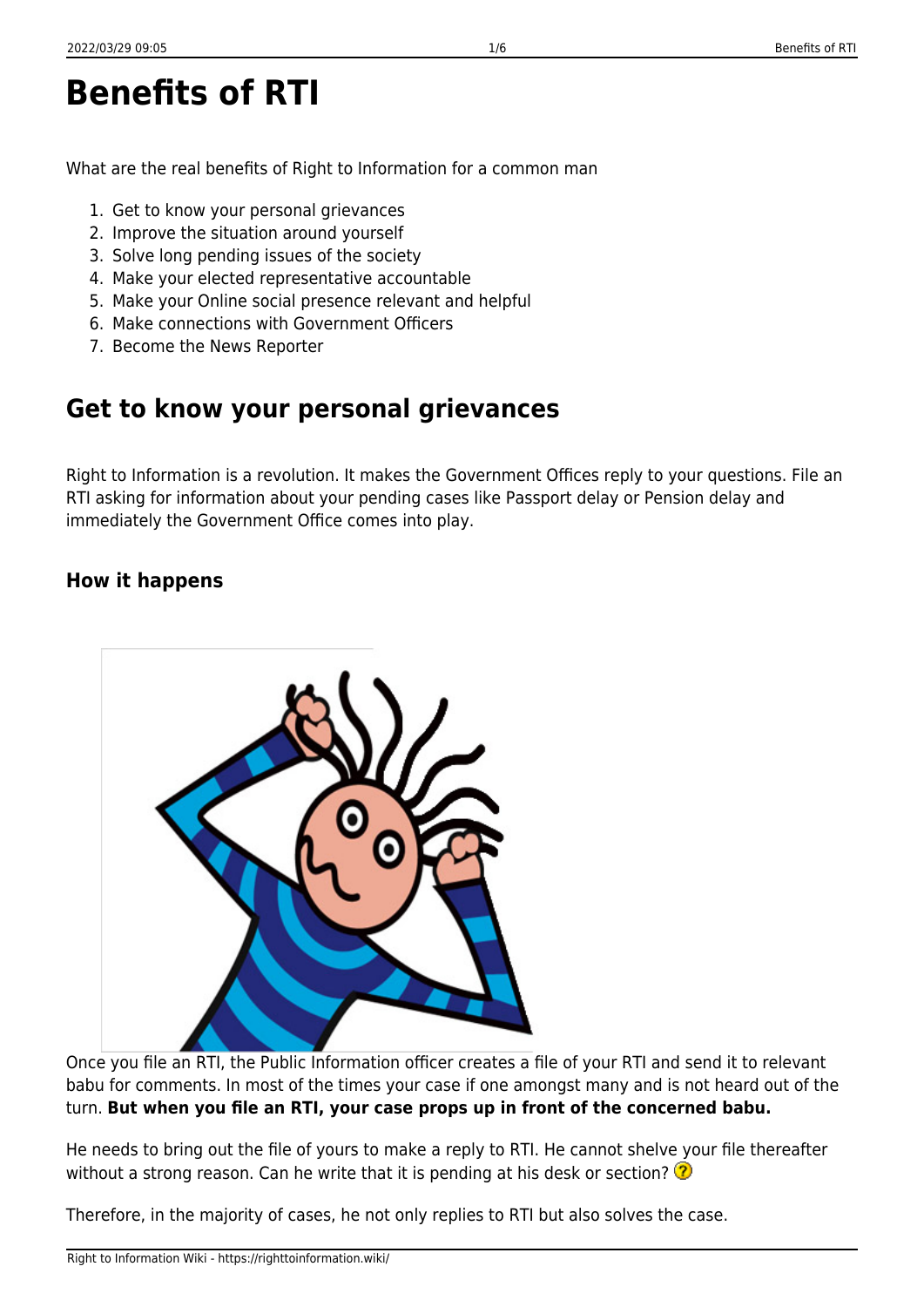File a simple RTI asking for where is the file of yours, the dak movement and copy of the note sheet /Correspondence and see the trick

# <span id="page-3-0"></span>**Improve the situation around yourself**

Are you fed up with broken roads, encroachments, loudspeakers and many such issues you simply



Recently, we saw many online websites and social media which allow us to air our views. Frequently, we post photos, videos on social media. But unless your post is viral or catches the attention of Media / Politician or a Social Media Savvy Municipal Commissioner / District Collector, your post has no luck.  $0000$ 

There is a good news for you. Use RTI!

#### <span id="page-3-1"></span>**How it works**

Wait no more. Be smart. Search for the relevant authority first. If it is local roads, it is Municipal Corporation, if it is National High way, then it is National Highway Authority of India. That's the hardest part. But don't worry. Even if you don't know the Public Authority, file an RTI to most relevant public Authority and that Public Authority is bound to forward your RTI. Remember he cannot return your RTI, that's the best part.

#### <span id="page-3-2"></span>**What to ask**

First of all we have compiled free RTI Sample application which you can simply download and fill. Go to our [samples](https://righttoinformation.wiki/guide/applicant/application/sample/start) to download them. Following things will happen with your RTI

- 1. Your issue will come to notice of authority
- 2. You will get to know the current status
- 3. You will also come to know the actual reasons
- 4. Sometimes, you think it is wrong, but you will calm down if you come to know that it is legal.

Keep your RTI simple and to the point. As far as possible, focus on one issue at a time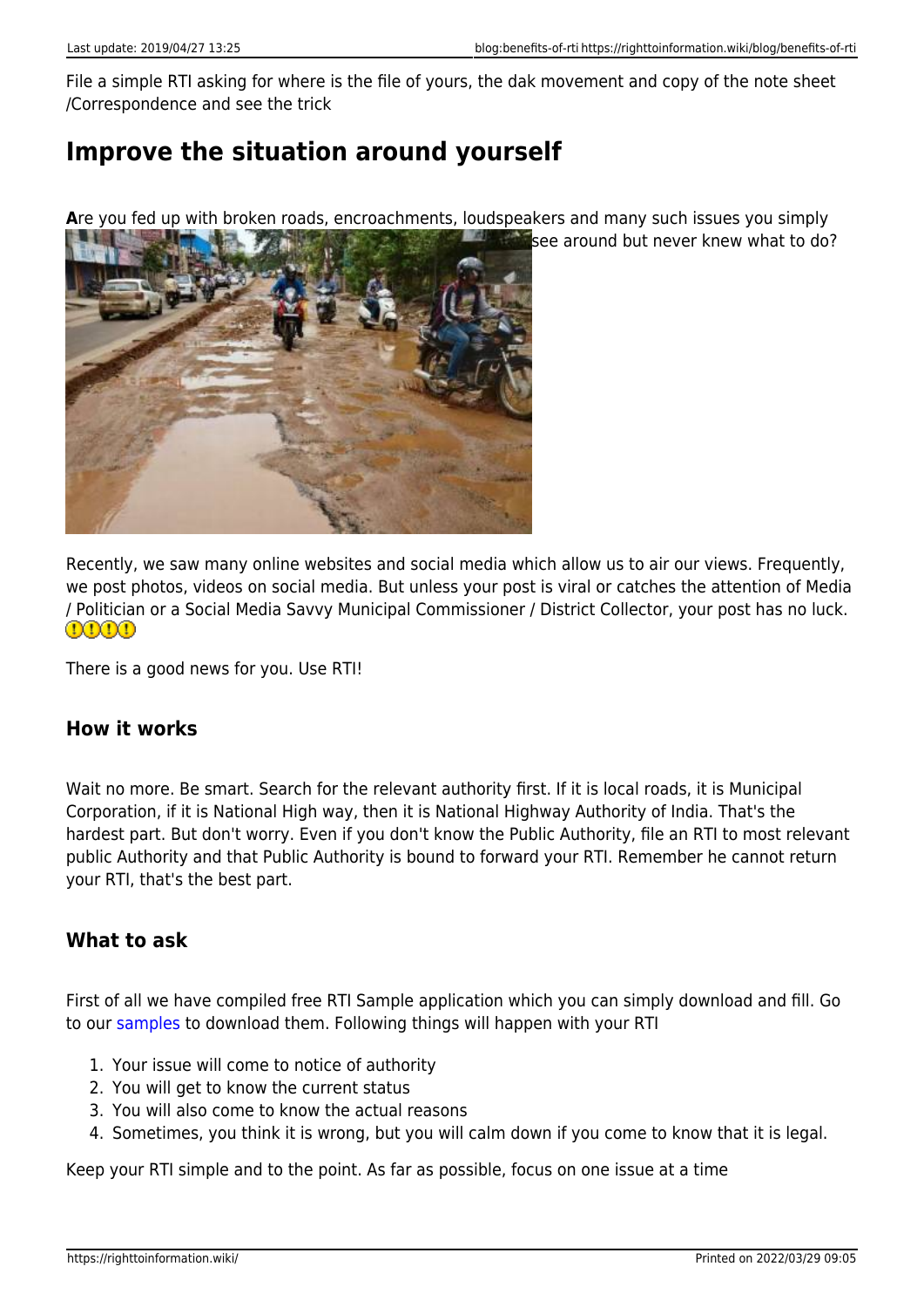# <span id="page-4-0"></span>**Solve long pending issues of the society**

 If your ordinary application is long pending with any government dept/office or you are not getting satisfactory replies/action, or bribe is being demanded, you can lodge an application under this act and ask for questions/information. Here is the Guide from our Blogger [JP Shah](https://rtiindia.org/blogs/entry/18-any-thing-pending-with-govt/)



Many of RTI Applications have help thousand others in solving the long pending issues. A student who migrated to US after staying in a rented apartment in Chennai was able to solve the encroachment issues by filing RTI online from US. Why not we!

Remember, drafting RTI in long pending cases is vital. You should take help from our Active Members at forum to draft a good RTI application. Head to our [forum here.](https://rtiindia.org)

## <span id="page-4-1"></span>**Make your elected representative accountable**

 The Members of Parliament Local Area Development Division is entrusted with the responsibility of implementation of Members of Parliament Local Area Development Scheme (MPLADS). Under the scheme, each MP has the choice to suggest to the District Collector for, works to the tune of Rs.5 Crores per annum to be taken up in his/her constituency.



A normal tendency is to stagger the recommendations on the last year of the term so that for next election, benefits can be reaped. You know, an MP apart from legislature function, utilization of 5 Cr is the most important functions he performs. But have we made our MPs aware of their work? Now you can do that with RTI filed to District Collector

With an RTI it is very simple to get to know what works your MP is recommending or not recommending at all. Go ahead and file an RTI for MPLAD funds utilization. We have the sample RTI for you here. [RTI for MPLAD Funds](https://righttoinformation.wiki/guide/applicant/application/sample/mla-fund)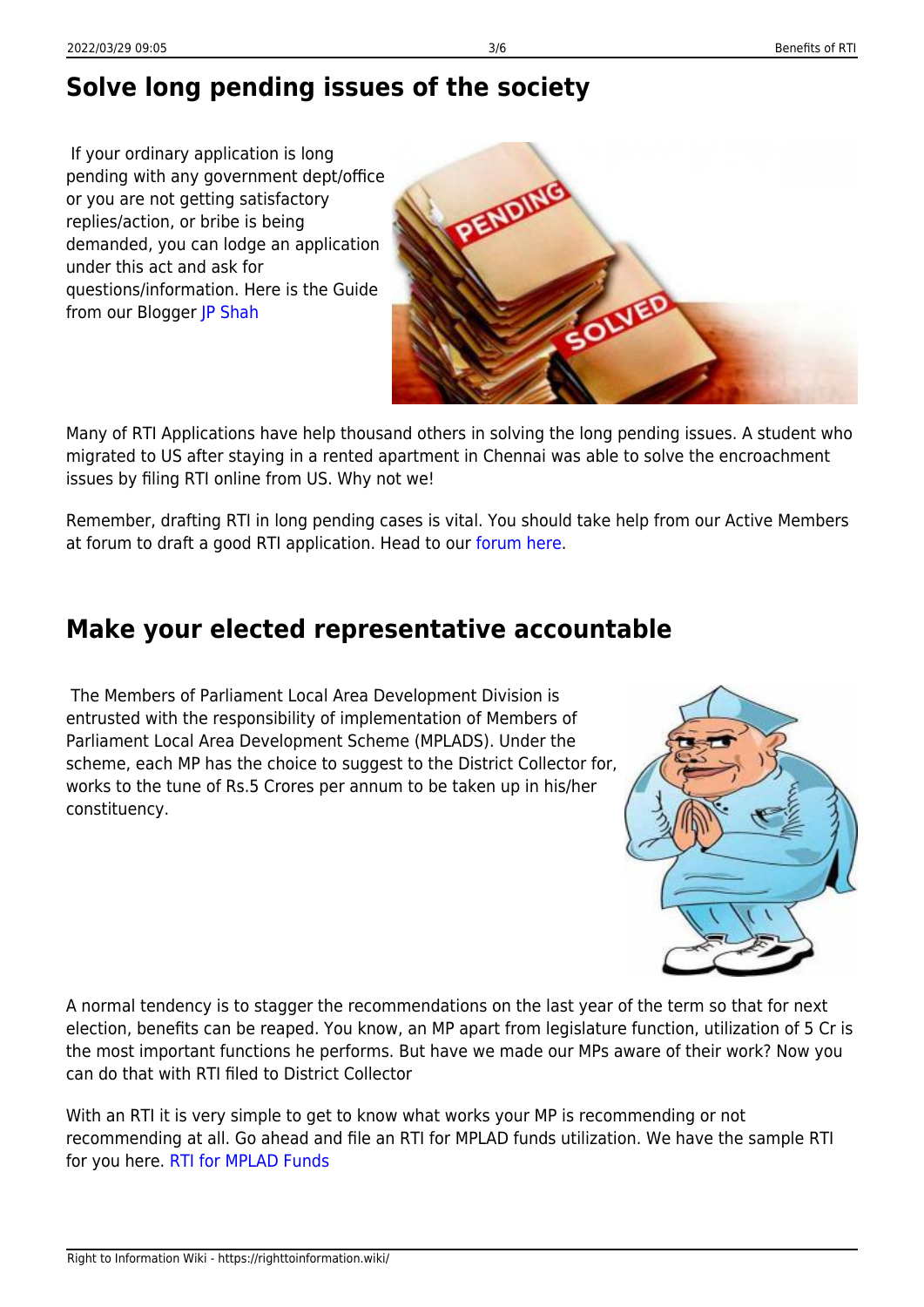# <span id="page-5-0"></span>**Make your Online social presence relevant and helpful**

# **WHY PEOPLE SHARE INFORMATION ON SOCIAL MEDIA**



To support a cause or issues they feel strongly about



Share to pass valuable information. 49% of these respondents influence action about products by sharing.



Use social sharing to build image and demonstrate who they are and what they stand for.



To interact, grow, get a sense of fulfillment, nurture relationships and stay in touch with others.



To participate and feel involved in things happening in the world.

simpl<sub>i</sub>learn

The above is the research finding. Can you see top reasons- 'To Support the cause they feel strongly about'. Yes that's correct. But when you post with Government records obtained from RTI, the value of your post increases tremendously. Go to our twitter handle and see how common man has become so much relevant to our society. Here is our handle [@rtiindia](https://twitter.com/rtiindia)

Add the truth, facts obtained from RTI. You know that information obtained from RTI is only TRUTH and nothing else. Government Officer cannot give you false information. You are now an authentic Social Media Poster. Congratulations!

# <span id="page-5-1"></span>**Make connections with Government Officers**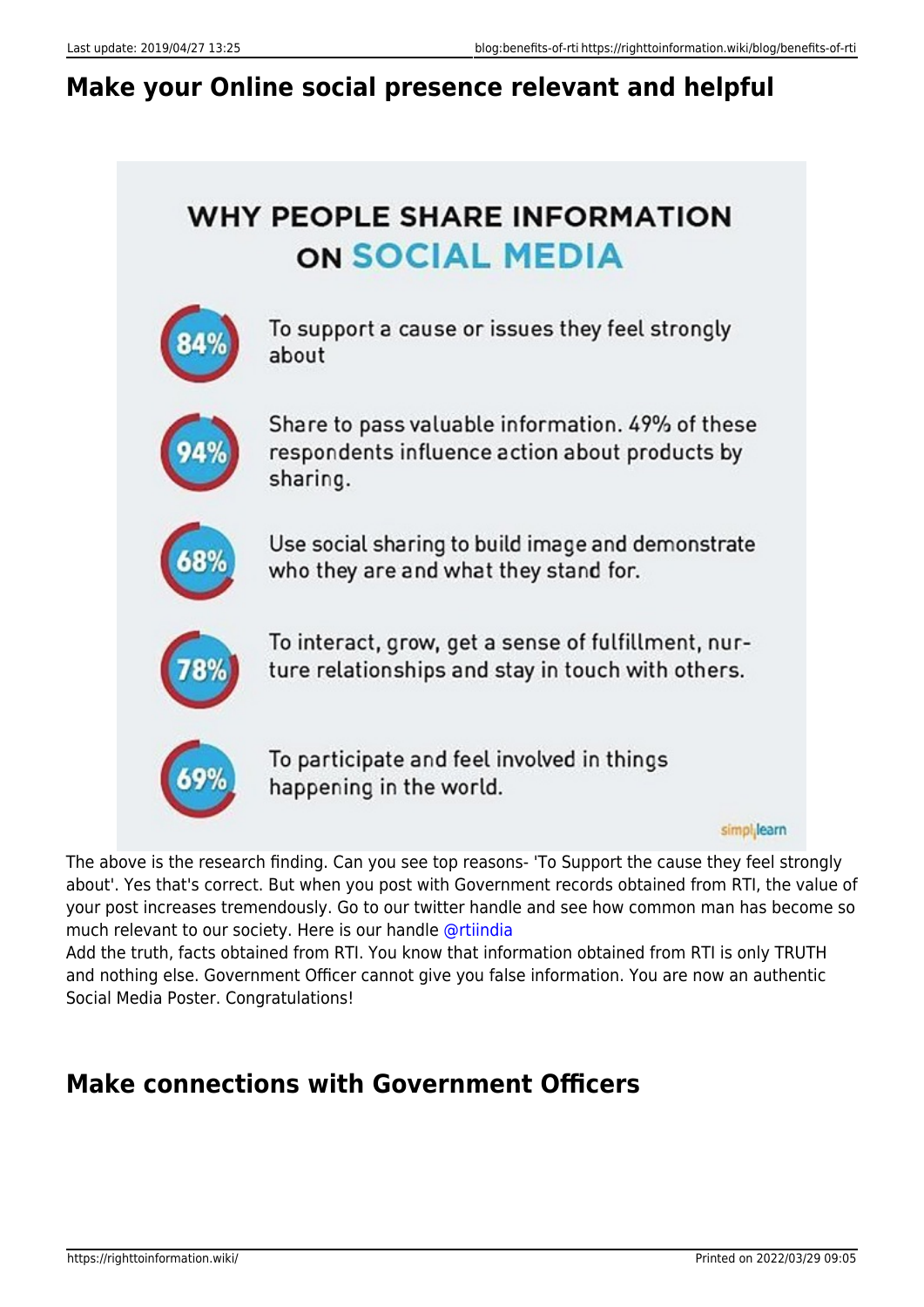

We all enjoy the connection. And what best can be then to have connections with Government Officers. They are powerful and resourceful. Once you file RTI, not only you get to know the Department, but also who does what. Many RTI Activist knows each officer, their antecedents, and their work style just by filing RTI continuously. Who knows you make them friends one day! $\bullet$ Also be polite and courteous while you go for inspection. Meet the officer and introduce yourself. This way they get to know you and you get to know them.

## <span id="page-6-0"></span>**Become the News Reporter**